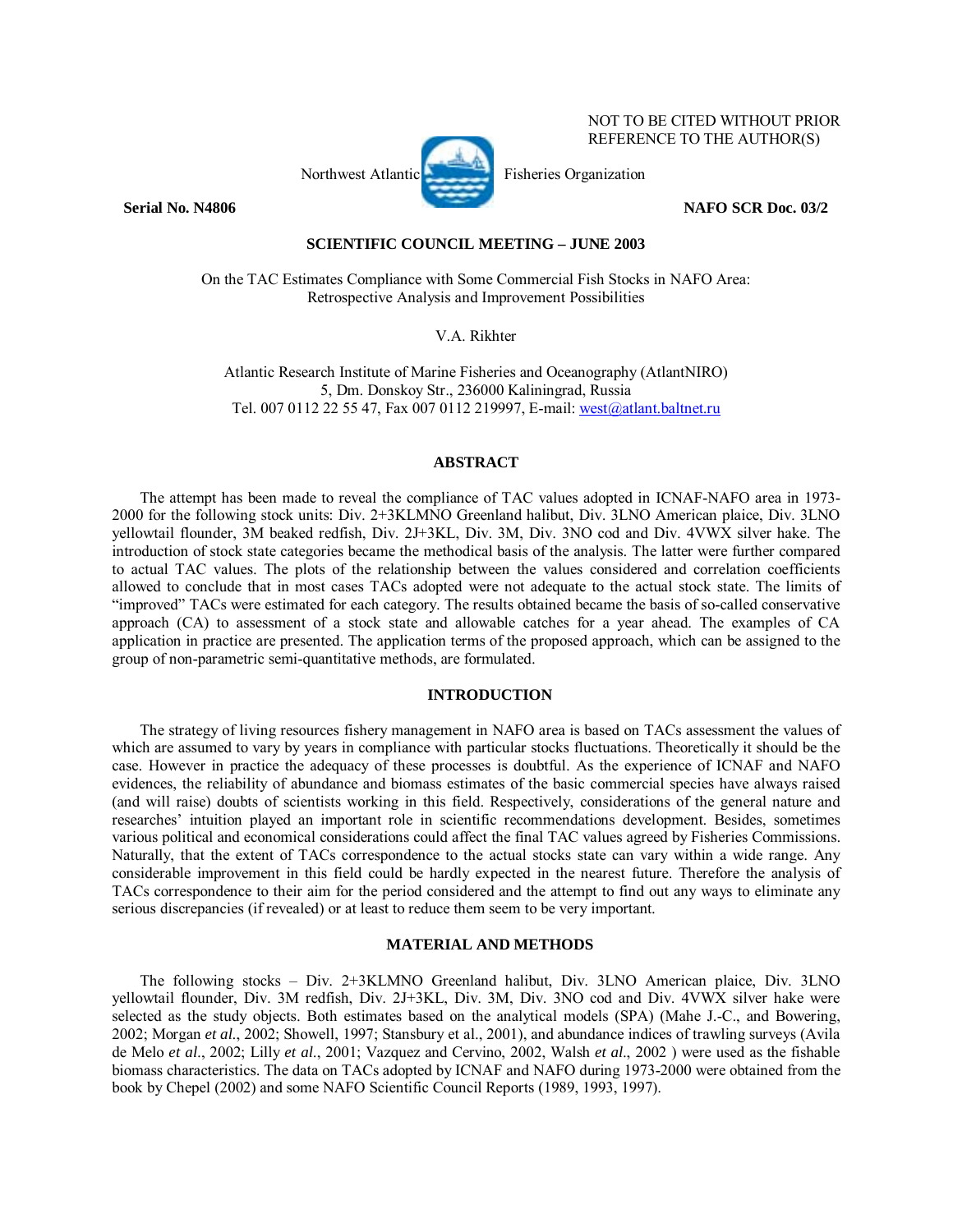It was taken into consideration that at present analytical estimates should be often interpreted as illustrative or relative, while the basic source of information about fish stocks state became trawling surveys indices characterized with significant interannual fluctuations. The attempt was made to smooth the latter by means of introducing a stock state category, each including the range of biomass (abundance) indices estimated in percent (see below) of the mean long-term level. The categories were selected in such a way as to cover all basic phases of stocks state, in particular:

- 1. More than by 80% lower than the mean long-term level
- 2. By 20-80% lower than the mean long-term level
- 3. Within  $\pm 20\%$  of the mean long-term level
- 4. By 20-80% higher than the mean long-term level
- 5. More than by 80% higher than the mean long-term level

The percent intervals were assessed not entirely arbitrarily. The purpose was to mask as far as possible any sharp fluctuations of abundance indices often being artifacts, and at the same time to retain the actual trends of the fishable biomass changes. The above said intervals and limits were used to convert the actual indices of a stock state into categories and in subsequent correlation analysis. Most likely that in future more distinct criteria will be found to assess the ranges implying opportunity (and inevitability) of the latter correction.

TACs for stock units with moratorium were assumed equal to 1 thous.t. In estimation of correlation coefficients only the first year of the moratorium was included in the case when directed moratorium adopted in 1990s continued to 2000 inclusive without interruption.

#### **RESULTS AND DISCUSSION**

Solution of the task presented in Introduction, was begun with the actual stock indices conversion into categories and stock status, and comparison of those with the actual TAC values for 8 stock units. The data presented in Table 1 became the basis of the subsequent analysis.

For the illustrative purposes eight plots of the relationship between the values considered are made (Fig. 1-8) and briefly commented below.

## **Divisions 2+3KLMNO Greenland halibut** (Fig. 1)

In 1975-80 the stock status was characterized mainly with category 3, while TAC was adopted at a low level. The total allowable catch was increased in 1981-85, in spite of the fact that the biomass level in this period decreased to category 2. In 1986-88 the stock increased and reached category 4. At the same time TAC values were at the maximum level. However, in 1990-92 TAC was sharply decreased, though the stock biomass remained in category 4. The above said reduction did not prevent subsequent stock transfer into category 1 (1993-95), causing the necessity further decreased the catch. However it did not come down to the moratorium introduction, though there were good reasons to do so. Finally, in 1996-2000 a sustainable increase of the stock biomass up to category 5 occurred accompanied with a smooth and insignificant TAC increase.

#### **Divisions 3LNO American plaice** (Fig. 2)

In this case relatively good correspondence is observed between stock fluctuations and TAC values. However TAC reduction in due time did not prevent biomass decrease to category 1 in 1995 with subsequent stabilization at this level during the next years.

#### **Divisions 3LNO yellowtail flounder** (Fig. 3)

In 1984-87 this stock was decreasing rapidly and transferred from category 5 to category 3. At the same time TAC value remained constant and high. In 1988 the biomass transferred into category 2 and remained in this status up to 1995 inclusive. The allowable catch was significantly reduced, and in 1995 the ban of this species directed fishery was introduced. In 1996-2000 the stock was permanently increasing and approached category 5.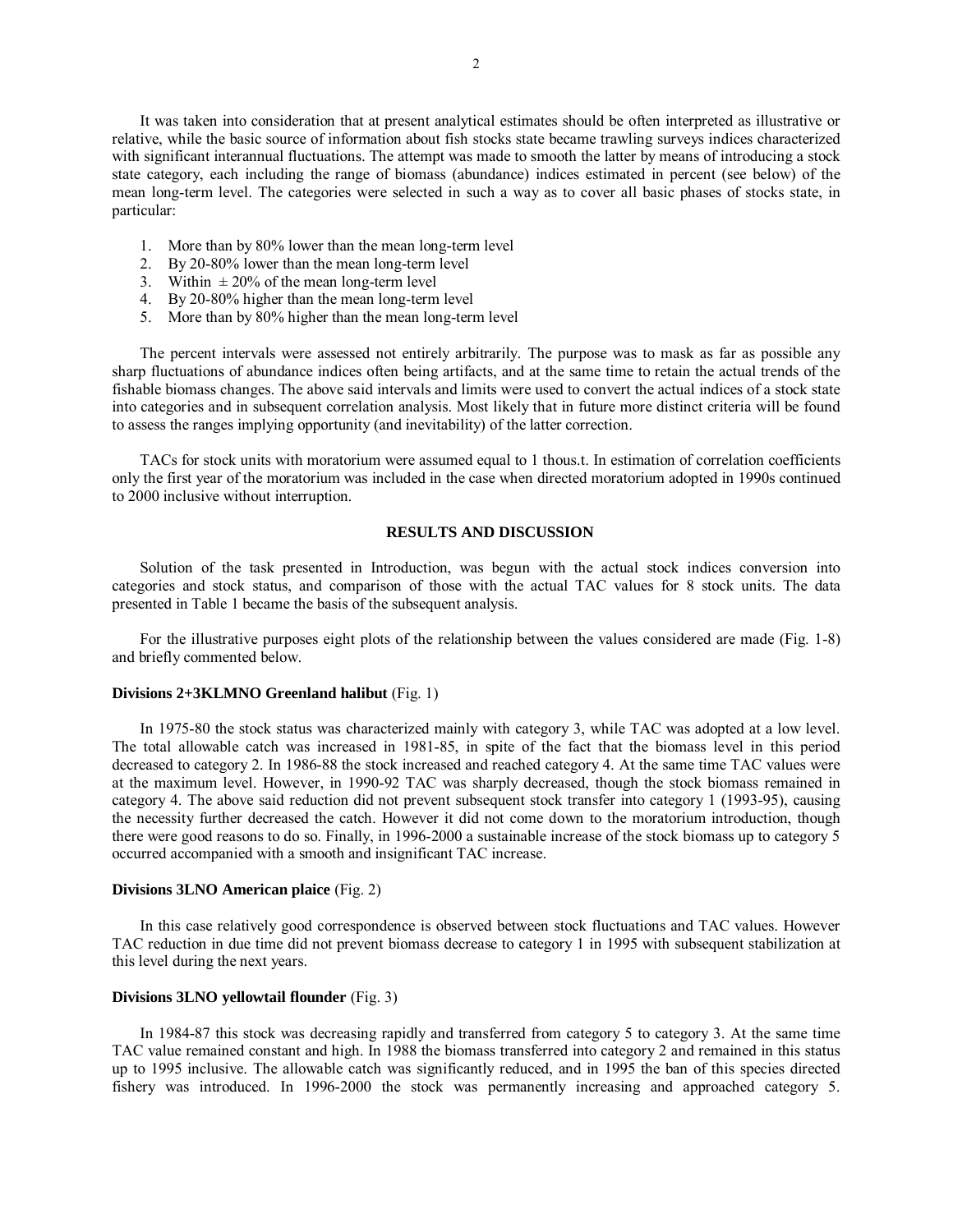Nevertheless, in 1996-97 the moratorium was maintained. Afterwards TAC system had been resumed and TAC values were increased in compliance with the biomass increase.

#### **Division 3M redfish** (Fig. 4)

In 1979-89 biomass varied within categories 3-5, while TAC remained constant during the entire period and amounted to 20 thous. t. However, in 1990-91 the allowable catch was unreasonably increased sharply. Besides, the actual catch in 1989-1990 significantly exceeded TAC level. The biomass transfer into category 2 (1991-99) evidently was caused by overfishing. The total allowable catch was decreased, however, still remained too high to provide the stock recovery. This process became evident only in 2000, which was undoubtedly contributed with sharp reduction of redfish catches since 1996.

## **Divisions 2J+3KL cod** (Fig. 5)

In 1983-86 the biomass retained at the relatively high level, approaching category 5. During this period as a whole TAC values seemed to correspond the stock size. In 1987-89 the stock status began to cause a concern. Nevertheless TAC values remained rather high during these years. The catastrophe occurred in 1990-92 when this biomass transferred from category 4 into category 1. In these years TAC was reduced not so fast as it should be. Only in 1993 when collapse of this cod stock became an incontestable fact, the moratorium of its directed fishery was introduced.

#### **Division 3M cod** (Fig. 6)

In 1974-79 a short-term increase of the stock was observed with a rise to category 4 and subsequent sharp decrease. During the entire period TAC values remained at the maximum level. In 1980-86 the biomass remained in category 2, while TAC was significantly decreased. In 1987-89 the outburst of abundance was observed (categories 3 and 4). A ban of cod fishery was introduced for these years. In 1990-95 the biomass decreased again to category 2. However directed fishery was resumed, though TAC was adopted at a relatively low level. Fishery during the above said years probably became "the last straw" leading to the stock collapse in 1996-99. A sharp reduction of TAC and subsequent moratorium could not improve the situation.

## **Divisions 3NO cod** (Fig. 7)

In 1973-77 actually simultaneous sharp reduction of the stock size and TAC was observed. The stock biomass decreased from category 5 to category 2. In subsequent period (1978-83) a sustainable increase of the stock occurred approaching again category 5. During these years TAC was at the very low level. In 1984-86 the stock status was still estimated as the highest category, while TAC slightly increased. Sustainable reduction of biomass occurred in 1987-92. In the beginning of this period TAC was firstly increased and later on decreased. In 1993-95 the stock reached category 1 and stabilized at this level. The directed fishery moratorium was introduced in 1995.

#### **Divisions 4VWX silver hake** (Fig. 8)

In 1979-82 the stock remained at the average level (category 3) and TAC value seemed to correspond it. Maximum abundance was observed in 1983-85 (category 4). TAC value was slightly increased. In 1986-1990 the stock biomass decreased to category 3. At the same time TAC was significantly increased. In 1991 the stock transferred to category 2 and remained in this status until 1995. TACs were reducing up to 1994, when the lowest TAC was adopted. During subsequent 2 years TAC value was increased. The stock status considerably improved in 1996-97 approaching category 4. However TACs were adopted at a progressively lower level.

As appears from the above figures and comments, adopted TAC values in many cases were inadequate to the actual stock status. The mean long-term TAC values and their range assigned by categories (Table 2) also evidence the unsatisfactory relationship, except of American plaice, between TACs adopted in the period considered and stock fluctuations. Estimation of correlation coefficients confirm these qualitative observations (Table 3), especially if we take into consideration the fact that statistically significant relationship, obtained for 2J3KL cod, actually does not imply sufficiently grounded TAC estimates. The latter were evidently overestimated in 1990-92. Regarding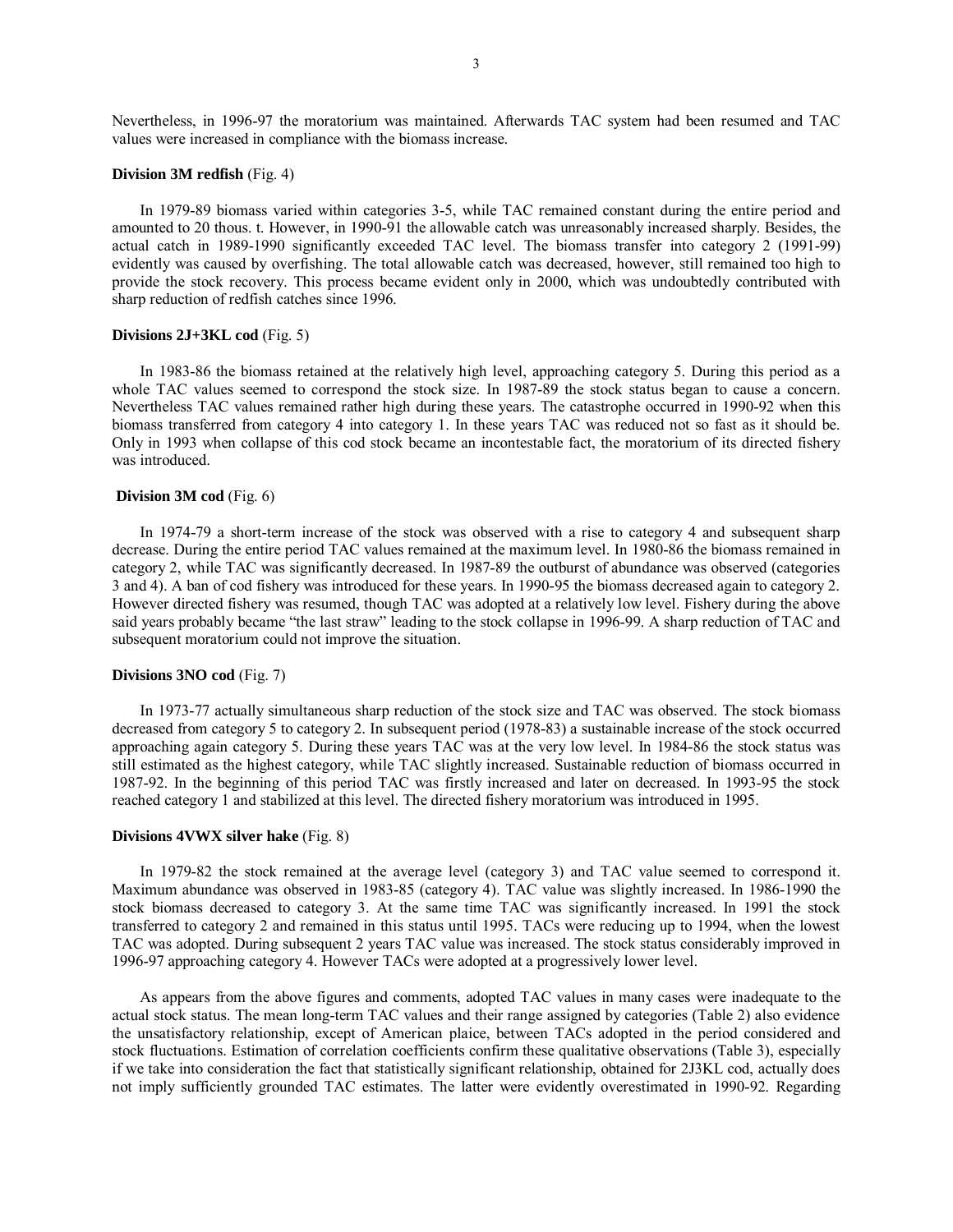American plaice, one of the reasons of the stock sharp reduction (in addition to overestimated TACs in some years) might become the actual rate of its exploitation, which sometimes significantly exceeded the agreed level.

The results obtained attract attention to searching ways of TAC estimates improvement in terms of the higher correspondence to the biomass dynamics of individual commercial species. For this purpose we apply the procedure already used in this work.

The mean long-term TAC values for the whole considered period were taken as the basis of new TAC intervals assessment by categories (Table 4) in compliance with percent intervals presented in MATERIAL AND METHODS. Besides, the upper limit of catches in category 5 was assumed to exceed twice the mean TAC value for the whole period considered.

Now the question is how to apply the results obtained in practice. Though the "improved" TAC estimates are in compliance with the stocks status, it is unclear what to do with the wide range of catches allowable to each category.

However, the situation does not seem hopeless. The curves of stocks status dynamics shown in the figures evidence the comparatively conservative pattern of the categories proposed, so they are likely to be used in assessment of stocks status and TAC for a year in advance. The first stage of prediction includes the assessment of biomass index and assigning appropriate category in the last year of researches. Then, in view of the above mentioned conservativeness, the assumption is made that the stock will be in the same status for subsequent 2 years. In relatively long-living fish species such assumption seems quite acceptable and is commonly applied in works by NAFO Scientific Council (every two years advice) (NAFO, 1999) in the latest years. Since the earlier obtained range of TAC values corresponds to each category, it remains only to assess in any way the level of TAC within the known interval. The available information allows to estimate 3 TAC levels: minimum, maximum and mean. However, to do so it is necessary to have an idea about the trends of the considered species biomass dynamics for one-two years ahead. Therefore, if the stock recruitment is expected to be weak and the stock biomass reduction is assumed, the minimum TAC should be recommended, if the strong recruitment is expected (the stock biomass will increase) maximum TAC may be adopted, if the recruitment level is average (the stock biomass will remain at the level of the last year estimation) – the middle of the interval should be chosen. If no reliable information about the expected trends is available, the lower limit of the interval should be preferred according to the precautionary approach (PA) principles. The proposed procedure of TAC forecast taking into account the principle assumption, evidently, may be named as conservative approach (CA).

Now for the illustrative purposes we try to obtain "improved" TAC estimates for 2003 by some stock units considered, applying the described procedure.

#### **Divisions 2+3KLMNO Greenland halibut**

At first we suppose that retrospective estimates of this stock abundance and biomass based on the analytical model (Mahe and Bowering, 2002) precisely reflect the actual dynamics of this species stock. The results obtained indicate the continuation of the total biomass growth also in 2001. The stock biomass amounted to 298 thous. t, i.e. corresponded to category 5. According to the above assumption, it means that the same stock status will also remain 2003. Further, in view of the fact that the recruitment level expected in the above year is considered as uncertain (NАFО, 2003), the lower TAC limit should be recommended in the respective category, i.e. 89 thous. t in this case (Table 4).

#### **Divisions 3LNO yellowtail flounder**

 According to the trawling surveys data this species biomass amounted 352 thous. t in 2001 (Walsh *et al*, 2002), corresponding to category 5 in this case. The recruitment level in 2003 is predicted to be sufficiently high (NАFО, 2003). The increase of yellowtail flounder stock seems to continue. Therefore, TAC upper limit can be recommended within category 5, i.e. 16.2 thous. t for 2003.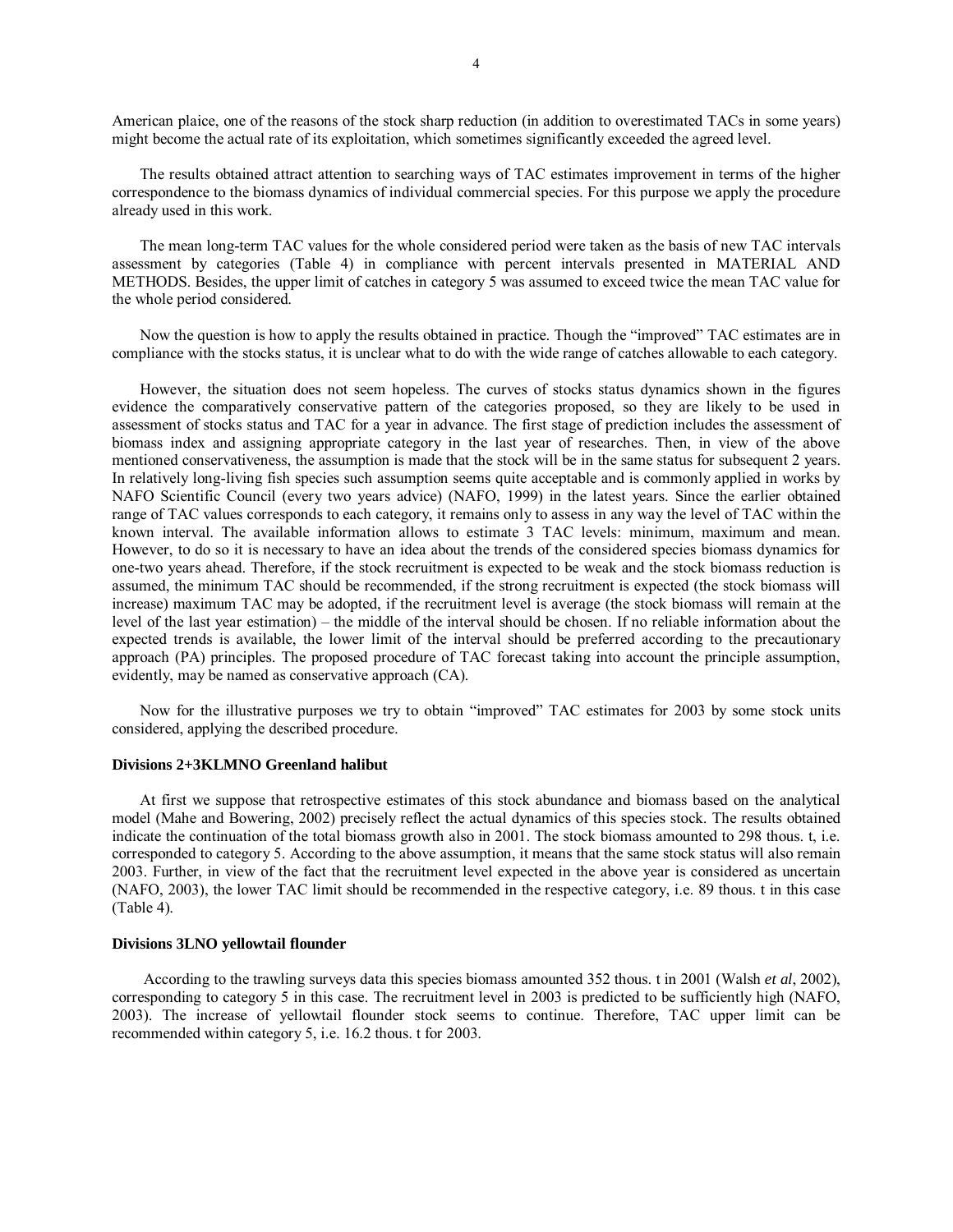### **3M beaked redfish**

Based on EC trawling survey data, redfish biomass in 2001 decreased significantly and amounted to 59 thous. t (Vazqez, 2002), i.e. corresponded to category 2. Abundance of all year-classes at the age 4 years appeared after 1990 was significantly lower that the arithmetical mean in 1989-2001 (Avila de Melo *et al*., 2002). However, in the experts' opinion, for redfish in Div. 3M "... the prospective of a no return consistent increase of total biomass and SSB seems to consolidate under the present low exploitation regime". Since in this case the term "low exploitation regimeî does not imply a specific estimate of the latter level, TAC for 2003 should be recommended in the range from the lower limit to the middle of category 2 interval (4.9-12.2 thous. t).

For the illustrative purposes the above research results are presented in the form of a simple procedure chart.



 It is reasonable that even with insignificant fluctuations of fished biomass the moment will occur when the stock transfers from one category into another as the presented illustrations confirm. The crucial moment in fishery management is approaching. At the same time, if biomass increases it will be in the spirit of PA to preserve the estimation of the latest stock state category and the upper limit of respective TAC for the year of prediction. It is quite another matter, if a stock is decreasing. In this case revealing the fact of category change in due time, which requires a correct assessment of subsequent stock reduction, is absolutely necessary. If the research results anticipate the possibility of the fishable biomass sharp reduction in the nearest future, for the purpose of TAC estimation in compliance with PA principles it is reasonable to use a lower category and middle of the interval corresponding to the allowable catch in order to avoid a risk of significant stock overestimation.

#### **CONCLUSION**

The results of researches carried out provide a possibility to formulate the terms of application of the proposed approach belonging to the group of non-parametric semi-quantitative methods and, naturally, not being a universal one.

Taking into account the categories conservatism, CA should be applied mainly in prediction of stocks state and allowable catch of long-living fish species biomass of which as a rule does not experience sharp fluctuations from year to year. Sufficiently long-term series of TAC estimates and trawling surveys indices provide the necessary data. Besides, the estimates based on the analytic models also can be used. However, this is reasonable only in the cases when the results (absolute abundance and biomass) are interpreted only as relative indices in view of certain reasons.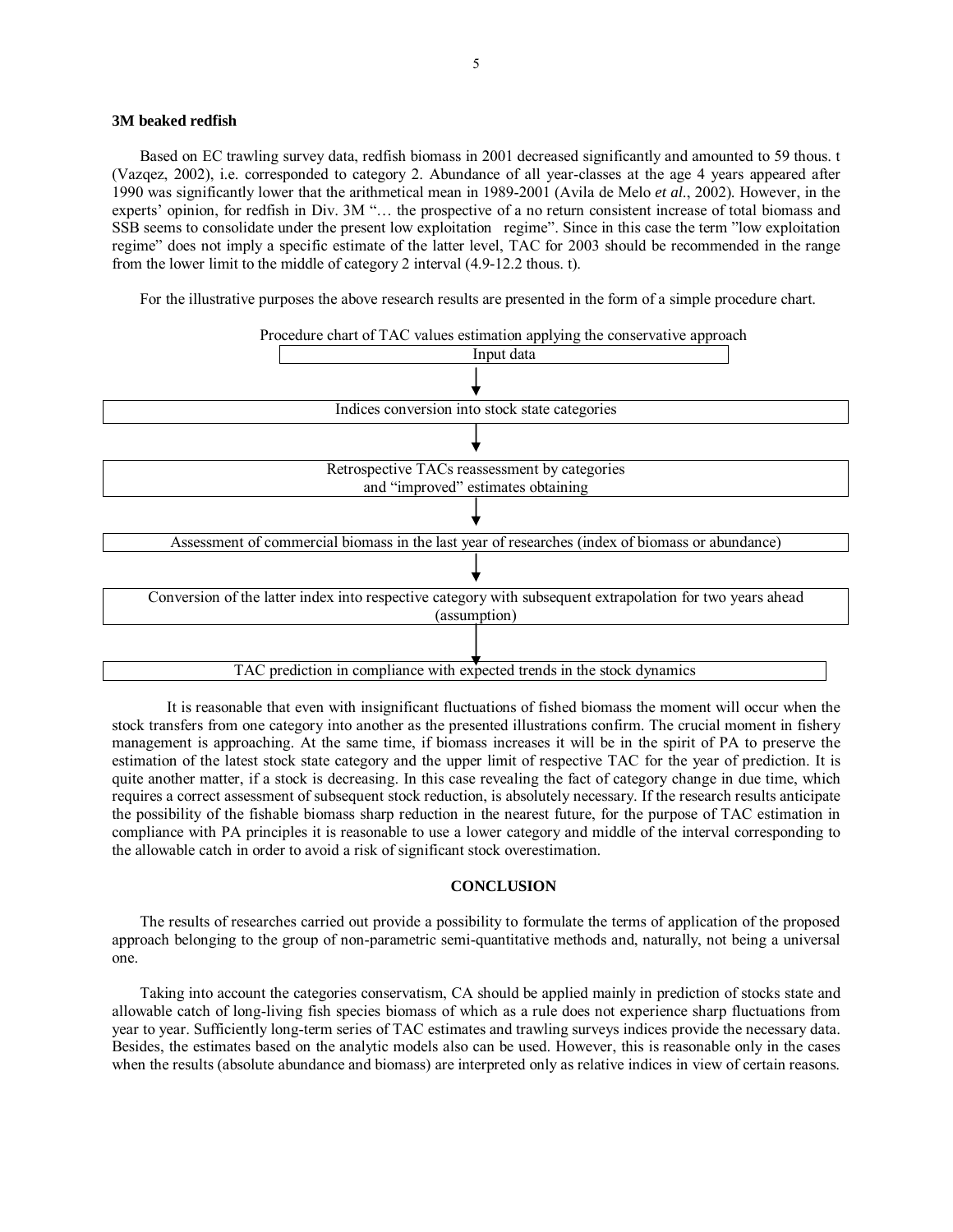Application of a single and sufficiently valid assumption, simplicity and transparency of the calculation process, as well as flexibility allowing to use PA principles can be considered as advantages of CA.

The above considerations allow to hope that CA application will reduce gross errors probability in TACs assessment for a year ahead.

#### **REFERENCES**

- Avilа de Melo, A.R. Alpoim, and F. Saborido-Rey. MS 2002. The present status of beaked redfish (*Sebastes mentella* and *Sebastes fasciatus*) in NAFO Division 3M and medium term projections under a low commercial catch, high shrimp fishery by-catch regime. NAFO SCR Doc., No. 54 Ser. No. N4666, 60 p.
- Chepel L.I. 2002. Northwest Atlantic Fisheries Science Regulations. NAFO Dartmouth, N. S., Canada, 586 p.
- Lilly G.R., P.A. Shelton, J. Brattey, N.G. Cadigan, B.P. Healey, E.F. Murphy, and D.E. Stansbury. MS 2001. An assessment of the cod stock in NAFO Divisions 2J+3KL. NAFO SCR Doc. No. 33 Ser. No. N4410, 129 p.
- Mahe J.-C., and W.R. Bowering. MS 2002. An assessment of stock status of the Greenland halibut resource in NAFO Subarea 2 and Divisions 3KLMNO based on extended survivors analysis. NAFO SCR Doc. No. 72 Ser. No. N4692, 22 p.
- Morgan M.J., W.B. Brodie, B.P. Healey, D. Maddock Parsons, K. Dwyer, and D. power. MS 2002. An assessments of American plaice in NAFO Divisions 3LNO. NAFO SCR Doc. No. 70 Ser. No. N4683, 63 p.
- NAFO. 1989. Scientific Council Reports 1989, 180 p.
- NAFO. 1994. Scientific Council reports 1993, 234 p.
- NAFO. 1998. Scientific Council Reports 1997, 274 p.
- NAFO. 1999. Scientific Council reports. 1998, 257 p.
- NAFO. 2003. Scientific Council Reports 2002, 317 p.
- Showell M.A. MS 1997. Assessment of the 4VWX silver hake population in 1996. NAFO SCR Doc. No. 69 Ser. No. N2903, 27 p.
- Stansbury D.E., P.A. Shelton, E.F. Murphy, B.P. Healey and J. Brattey. MS 2001. An assessment of the cod stock in NAFO Divisions 3NO. NAFO SCR Doc. No. 72 Ser. No. N4450, 64 p.
- Vazquez A. 2002. Results from the bottom trawl survey on Flemish Cap of July 2001. NAFO SCR Doc. No. 12 Ser. No. N4390, 43 p.
- Vazquez A., and S Cervino. MS 2002. An assessment of the cod stock in NAFO Division 3M. NAFO SCR Doc. No. 58 Ser. No. N4670, 15 p.
- Walsh S.J., M.F. Veitch, W.B. Brodie, and W.R. Bowering. MS 2002. The distribution and abundance of yellowtail flounder (*Limanda ferruginea*) from the Canadian annual bottom trawl surveys, of the Grand Bank, in NAFO Divisions 3LNO, from 1984-2001. NAFO SCR Doc. No. 43 Ser. No. N4654, 54 p.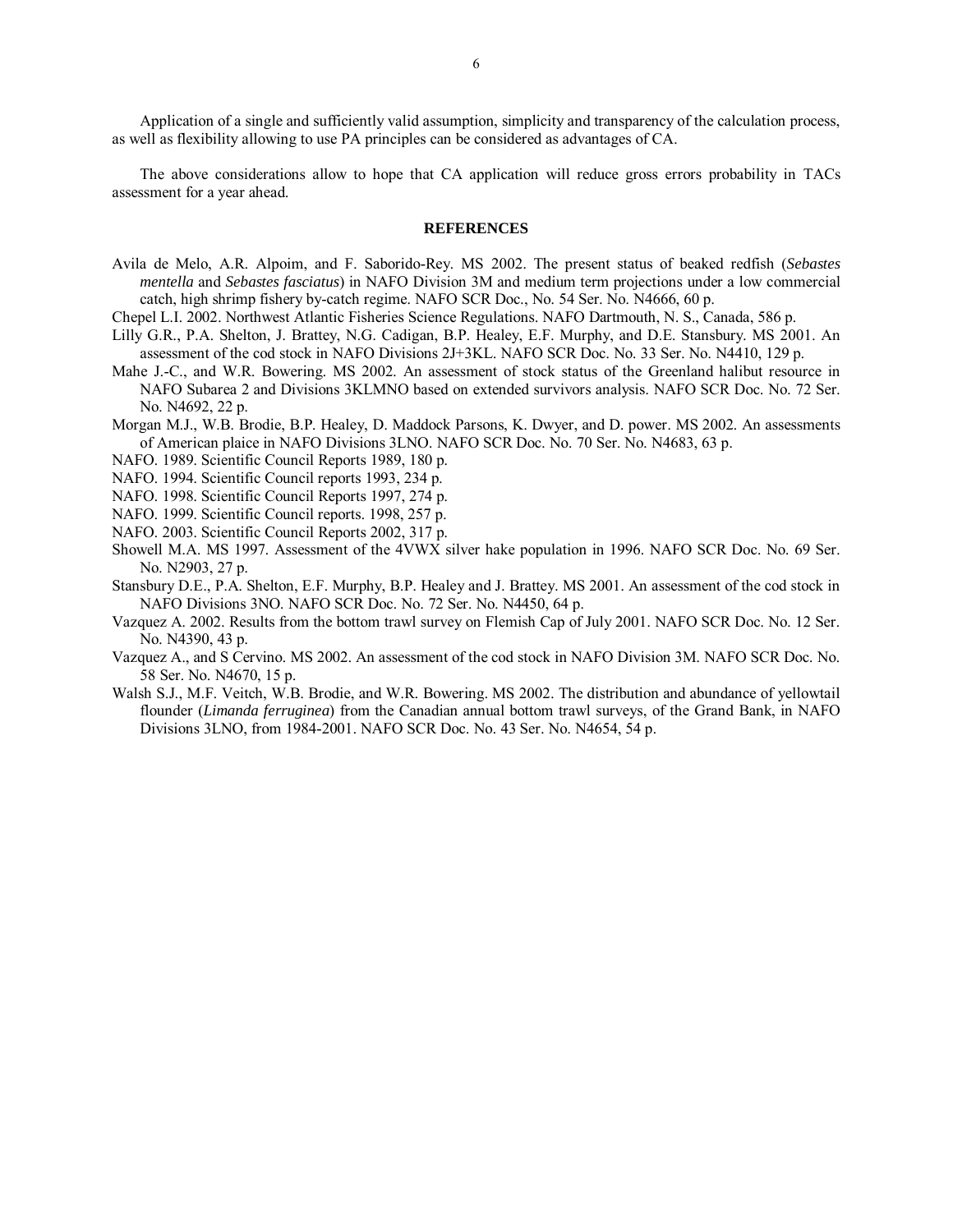Table 1. TAC (tous. t) and stocks state categories by years.

| Year | 2+3KLMNO          |                | 3LNO            |                          | 3LNO            |                         | 3M              |                | 2J3KL      |                | 3M              |                         | 3NO             |                         | 4VWX       |                         |
|------|-------------------|----------------|-----------------|--------------------------|-----------------|-------------------------|-----------------|----------------|------------|----------------|-----------------|-------------------------|-----------------|-------------------------|------------|-------------------------|
|      | Greenland halibut |                | American plaice |                          | yellowtail      |                         | beaked          |                | cod        |                | cod             |                         | cod             |                         | silver     |                         |
|      |                   |                |                 |                          | flounder        |                         | redfish         |                |            |                |                 |                         |                 |                         | hake       |                         |
|      | <b>TAC</b>        | Categ.         | <b>TAC</b>      | Categ.                   | <b>TAC</b>      | Categ.                  | <b>TAC</b>      | Categ.         | <b>TAC</b> | Categ.         | <b>TAC</b>      | Categ.                  | <b>TAC</b>      | Categ.                  | <b>TAC</b> | Categ.                  |
| 1973 |                   |                |                 |                          |                 |                         |                 |                |            |                |                 |                         | 104             | 5                       |            |                         |
| 1974 |                   |                |                 |                          |                 |                         |                 |                |            |                | 40              | $\overline{2}$          | 101             | $\overline{4}$          |            |                         |
| 1975 | 40                | 3              | 60              | 4                        |                 |                         |                 |                |            |                | 40              | $\overline{2}$          | 88              | $\overline{2}$          |            |                         |
| 1976 | 30                | 3              | 47              | $\overline{4}$           |                 |                         |                 |                |            |                | 40              | $\overline{4}$          | 43              | $\overline{2}$          |            |                         |
| 1977 | 30                | 3              | 47              | $\overline{\mathcal{L}}$ |                 |                         |                 |                |            |                | 25              | $\overline{4}$          | 30              | $\overline{2}$          |            |                         |
| 1978 | 30                | $\overline{3}$ | 47              | $\overline{4}$           |                 |                         |                 |                |            |                | 40              | $\mathfrak{Z}$          | 15              | 3                       |            |                         |
| 1979 | 30                | 3              | 47              | $\overline{4}$           |                 |                         | 20              | 3              |            |                | 40              | $\overline{2}$          | 25              | 3                       | 70         | $\mathfrak{Z}$          |
| 1980 | $\overline{35}$   | 3              | 47              | $\overline{4}$           |                 |                         | 20              | 5              |            |                | 10.3            | $\overline{2}$          | 26              | 3                       | 90         | $\overline{3}$          |
| 1981 | 55                | 2              | 55              | $\overline{4}$           |                 |                         | $\overline{20}$ | 4              |            |                | 12.8            | $\overline{2}$          | $\overline{26}$ | $\overline{4}$          | 80         | 3                       |
| 1982 | 55                | 2              | $\overline{55}$ | $\overline{4}$           |                 |                         | 20              | 3              |            |                | 12.4            | $\sqrt{2}$              | 17              | $\overline{4}$          | 80         | $\mathfrak{Z}$          |
| 1983 | 55                | $\overline{2}$ | 55              | $\overline{3}$           |                 |                         | $\overline{20}$ | 4              | 260        | $\overline{4}$ | 12.4            | $\overline{2}$          | $\overline{17}$ | 5                       | 80         | $\overline{4}$          |
| 1984 | 55                | $\overline{2}$ | 55              | 3                        | 17              | 5                       | 20              | 4              | 266        | $\overline{4}$ | 13              | $\overline{2}$          | $\overline{26}$ | 5                       | 100        | $\overline{4}$          |
| 1985 | 75                | 3              | 49              | 3                        | $\overline{15}$ | 3                       | 20              | 3              | 266        | 2              | 13              | $\overline{2}$          | 33              | 5                       | 100        | $\overline{4}$          |
| 1986 | 100               | $\overline{3}$ | $\overline{55}$ | $\overline{3}$           | $\overline{15}$ | $\overline{\mathbf{3}}$ | $\overline{20}$ | 4              | 266        | 5              | $\overline{13}$ | $\overline{2}$          | $\overline{33}$ | 5                       | 100        | $\overline{\mathbf{3}}$ |
| 1987 | 100               | 3              | 48              | 3                        | $\overline{15}$ | $\overline{\mathbf{3}}$ | 20              | 4              | 256        | 2              | 13              | $\overline{3}$          | 33              | $\overline{4}$          | 100        | $\overline{\mathbf{3}}$ |
| 1988 | 100               | 3              | 40              | 3                        | $\overline{15}$ | $\overline{2}$          | $\overline{20}$ | 4              | 266        | 2              |                 | $\overline{\mathbf{3}}$ | 40              | 3                       | 120        | $\overline{\mathbf{3}}$ |
| 1989 | 100               | $\overline{3}$ | 30              | $\overline{\mathbf{3}}$  | 5               | $\overline{2}$          | 20              | 5              | 235        | $\overline{4}$ |                 | $\overline{4}$          | 25              | $\overline{\mathbf{3}}$ | 135        | $\overline{\mathbf{3}}$ |
| 1990 | 50                | $\overline{4}$ | 24.9            | $\overline{2}$           | 5               | $\overline{2}$          | 50              | 5              | 199        | 3              |                 | $\mathfrak{Z}$          | 18.6            | $\overline{2}$          | 135        | $\mathfrak{Z}$          |
| 1991 | 50                | 4              | 25.8            | $\overline{2}$           | $\tau$          | 2                       | 50              | 4              | 190        | 2              | 13              | $\overline{2}$          | 13.6            | $\overline{2}$          | 100        | $\overline{2}$          |
| 1992 | 50                | $\overline{4}$ | 25.8            | $\overline{2}$           | $\overline{7}$  | $\overline{2}$          | $\overline{43}$ | 3              | 120        |                | 13              | $\overline{3}$          | 13.6            | $\overline{2}$          | 105        | $\overline{2}$          |
| 1993 | 50                | $\overline{3}$ | 10.5            | $\overline{c}$           | $\overline{7}$  | $\overline{2}$          | $\overline{30}$ | $\overline{2}$ |            |                | 13              | $\overline{2}$          | 10.2            |                         | 86         | $\overline{2}$          |
| 1994 | 25                | 2              | 4.8             | $\sqrt{2}$               | $\tau$          | $\sqrt{2}$              | 26              | $\overline{2}$ |            |                | 11              | $\sqrt{2}$              | 6               |                         | 30         | $\overline{2}$          |
| 1995 | $\overline{27}$   | 2              |                 |                          |                 | $\overline{2}$          | 26              | $\overline{2}$ |            |                | 11              | $\overline{2}$          |                 |                         | 60         | $\overline{\mathbf{3}}$ |
| 1996 | 27                | $\overline{2}$ |                 |                          |                 | 3                       | 26              | $\overline{2}$ |            |                | 11              |                         |                 |                         | 60         | $\mathfrak{Z}$          |
| 1997 | 27                | $\overline{2}$ | $\overline{2}$  | $\sqrt{2}$               | $\sqrt{2}$      | $\overline{4}$          | 26              | $\overline{2}$ |            |                | 6               |                         |                 |                         | 50         | $\overline{4}$          |
| 1998 | $\overline{27}$   | 2              |                 |                          | $\overline{4}$  | $\overline{4}$          | 20              | $\overline{2}$ |            |                | $\overline{2}$  |                         |                 |                         |            |                         |
| 1999 | $\overline{33}$   | $\overline{3}$ |                 |                          | 6               | 5                       | 13              | $\overline{2}$ |            |                |                 |                         |                 |                         |            |                         |
| 2000 | $\overline{35}$   | $\overline{4}$ |                 |                          | 10              | 5                       | 5               | 3              |            |                |                 |                         |                 |                         |            |                         |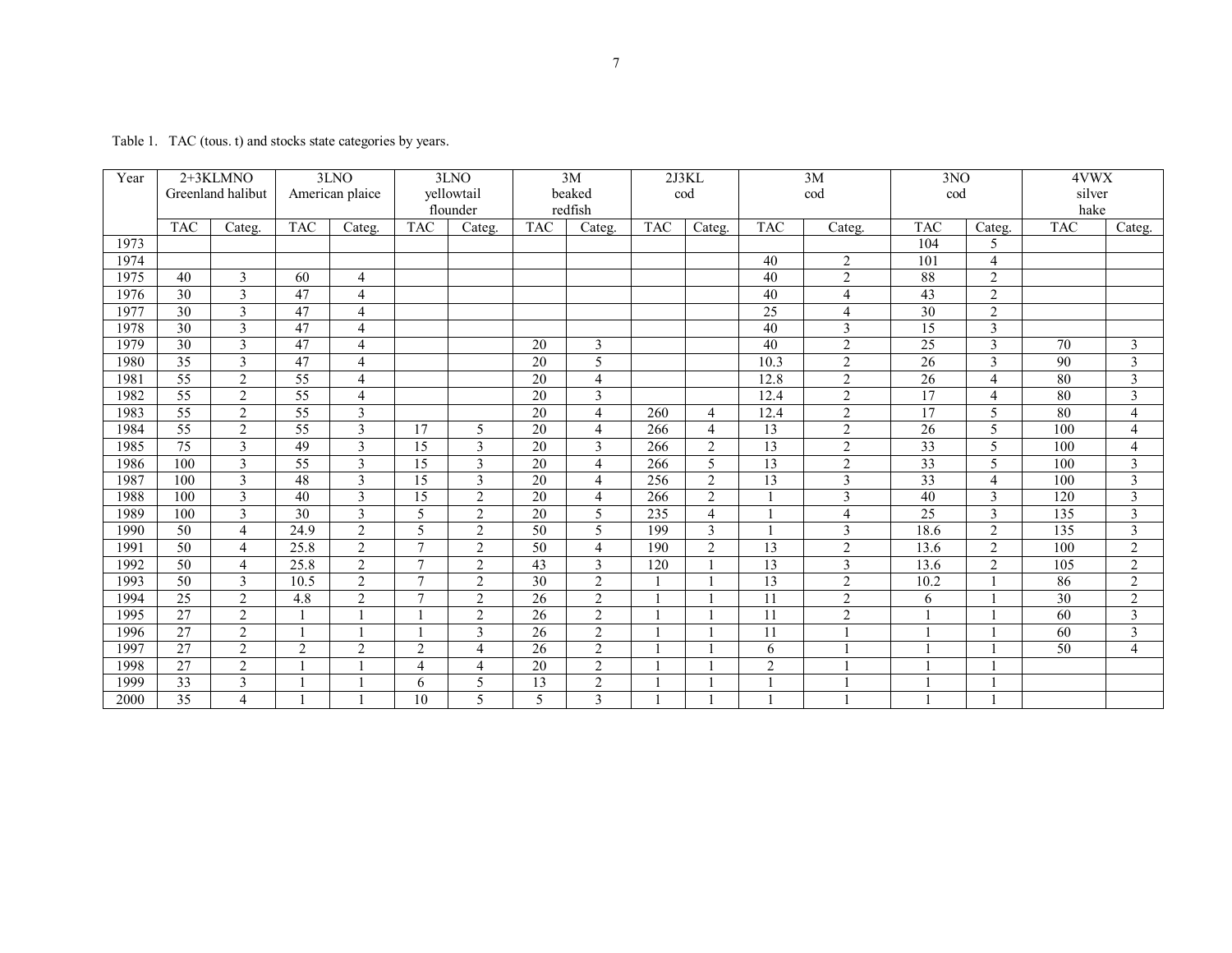| Stock category | $2+3LMNO$         | 3LNO       | 3LNO            | 3M                    | 2J3KL              | 3NO        | 3M          | 4VWX        |
|----------------|-------------------|------------|-----------------|-----------------------|--------------------|------------|-------------|-------------|
|                | Greenland halibut | yellowtail | American plaice | redfish               | cod                | cod        | cod         | silver hake |
|                |                   | flounder   |                 |                       |                    |            |             |             |
|                | No directed       | 66         | 66              | $\epsilon$ $\epsilon$ | $\epsilon\epsilon$ | cc         | $\epsilon$  | $\epsilon$  |
|                | fishery           |            |                 |                       |                    |            |             |             |
|                | 26-75             | $1 - 15$   | $4.8 - 25.8$    | $13 - 50$             | 190-266            | 13.6-88    | $10.3 - 40$ | 30-105      |
|                | (44.4)            | (6.8)      | (18.4)          | (31)                  | (244.5)            | (34.5)     | (17.3)      | (80.2)      |
|                | 27-100            | $1 - 15$   | $30 - 55$       | $5-20$                | 199                | 25-40      | 1-40        | 63-135      |
|                | (55.8)            | (11.5)     | (47.4)          | (17)                  | (199)              | (26.2)     | (13.6)      | (94.8)      |
|                | 50-100            | 1-4        | $47-60$         | 20                    | 235-266            | 17-101     | 1-40        | 50-100      |
|                | (62.5)            | (2.5)      |                 | (20)                  | (253.7)            | (44.2)     | (22)        | (86)        |
|                | $33 - 35$         | $6 - 17$   |                 | 20                    | 266                | $26 - 104$ |             |             |
|                | (34)              | (11)       |                 | (20)                  | (266)              | (42.6)     |             |             |

Table 2. Actual TACs by unit stocks and state categories (on top - the range, below- the mean long-terms value, thous.t)

Table 3. Relationship between a stock state and TAC (+ and ++ mean reliable relationship at 95  $\mu$  99% probability respectively).

| Correlation<br>coefficient | 2+3KLMNO<br>Greenland halibut | 3LNO<br>vellowtail<br>flounder | 3LNO<br>American plaice   | 3M<br>redfish | 2J3KL<br>cod | 3 <sub>NO</sub><br>cod | 3M<br>cod | 4VWX<br>silver hake |
|----------------------------|-------------------------------|--------------------------------|---------------------------|---------------|--------------|------------------------|-----------|---------------------|
|                            | 0.266                         | 0.167                          | 0.833<br>$^{\mathrm{++}}$ | 0.152         | 0.626        | רמי<br>U.Z 12          | 0.242     | 0.108               |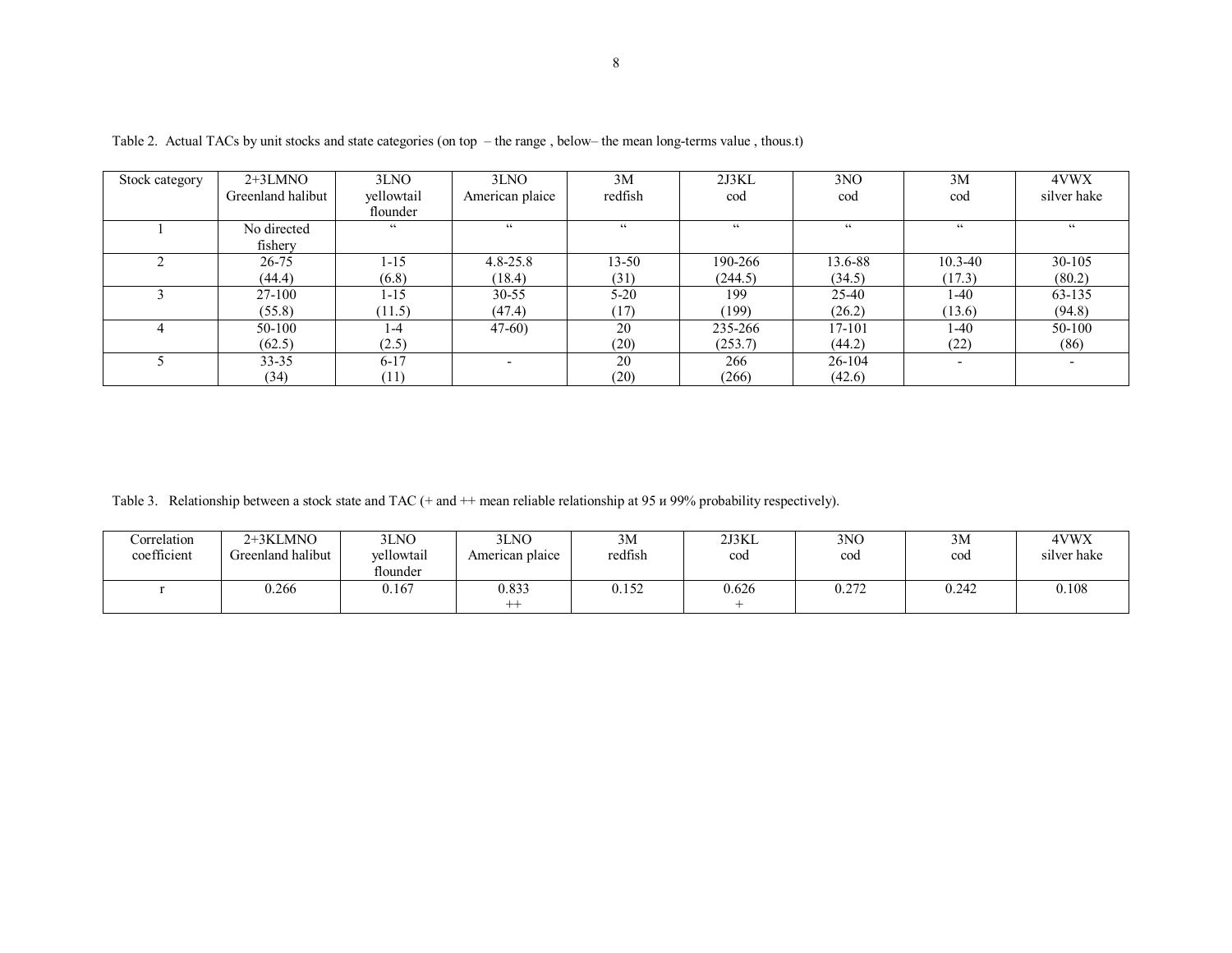| Stock,         | $2+3KLMNO$ | 3LNO         | 3LNO          | 3M           | 2J3KL      | 3NO          | 3M            | 4VWX        |
|----------------|------------|--------------|---------------|--------------|------------|--------------|---------------|-------------|
| category       | Greenland  | yellowtail   | American      | redfish      | cod        | cod          | cod           | silver hake |
|                | halibut    | flounder     | plaice        |              |            |              |               |             |
| $\mathfrak{D}$ | 9.9-39.7   | $1.6 - 6.5$  | $7.9 - 31.6$  | $4.9 - 19.4$ | 42.3-169.1 | $6.1 - 24.5$ | $3.1 - 12.6$  | 17.5-69.9   |
|                | 24.8       | 4.0          | 19.8          | 12.2         | 105.7      | 15.3         | 7.8           | 43.7        |
|                | 39.7-59.5  | 6.5-9.7      | 31.6-47.4     | 19.4-29.2    | $169.1 -$  | 24.5-36.7    | $12.6 - 18.8$ | 69.9-104.9  |
|                | 49.6       | 8.1          | 39.5          | 24.3         | 253.7      | 30.6         | 15.7          | 87.4        |
|                |            |              |               |              | 211.4      |              |               |             |
| 4              | 59.5-89.3  | $9.7 - 14.6$ | 47.4-71.1     | 29.2-43.7    | $253.7-$   | 36.7-55.1    | 18.8-28.3     | $104.9 -$   |
|                | 74.4       | 12.2         | 59.2          | 36.4         | 380.5      | 45.9         | 23.6          | 157.3       |
|                |            |              |               |              | 317.1      |              |               | 131.1       |
|                | 89.3-99.2  | 14.6-16.2    | $71.1 - 79.0$ | 43.7-72.8    | $380.5 -$  | 55.1-61.2    | 28.3-31.4     | $157.3-$    |
|                | 94.3       | 15.4         | 75.0          | 58.3         | 422.8      | 58.2         | 29.8          | 174.8       |
|                |            |              |               |              | 401.6      |              |               | 166.0       |

Table 4. "Improved " TACs by unit stocks and state categories (at top - the range, below - the middle of the range, thous.t).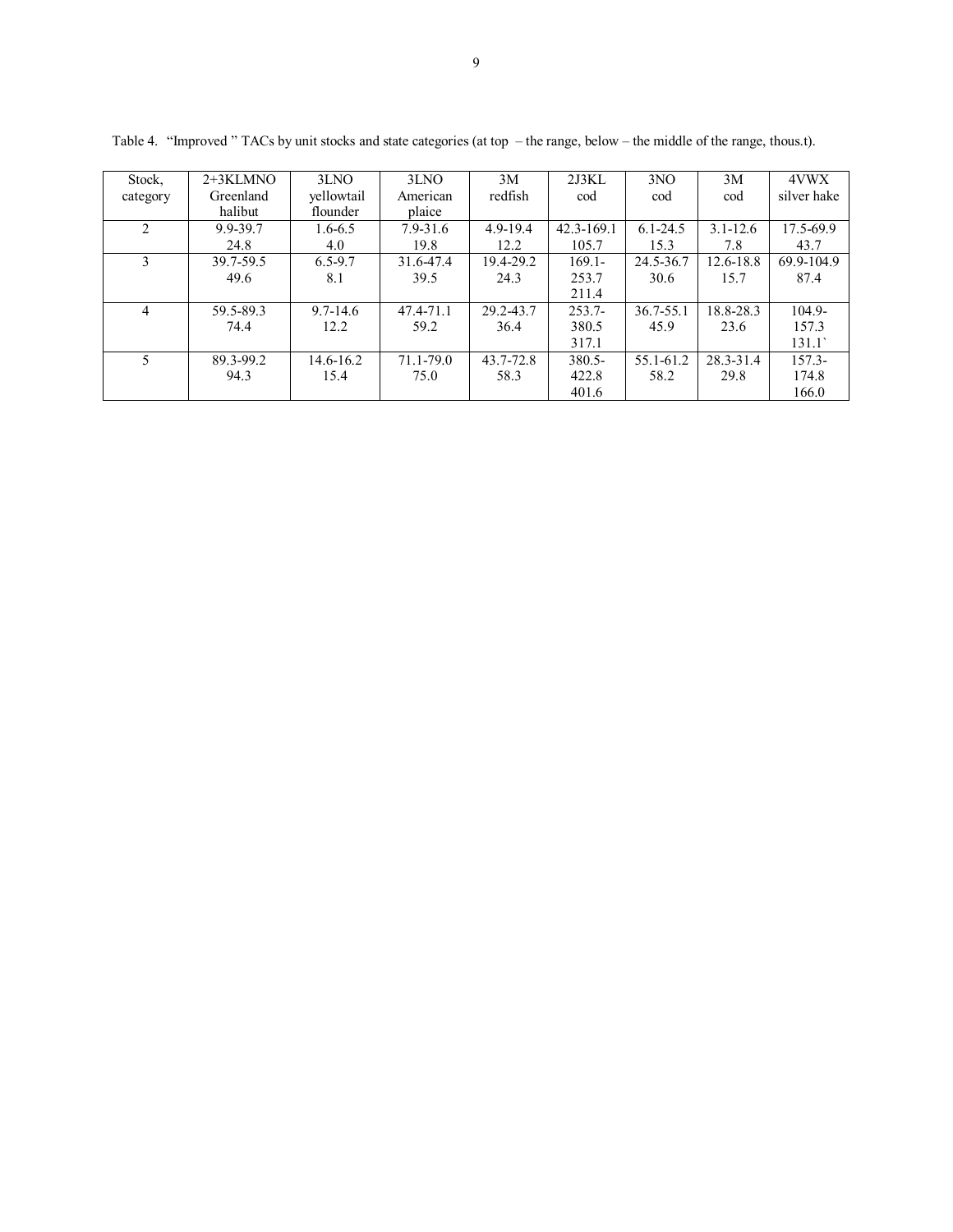

Fig. 1. Relationship between ТАС and 2+3KLMNO Greenland halibut stock state categories.



Fig. 2. Relationship between TAC and 3LNO American plaice stock state categories.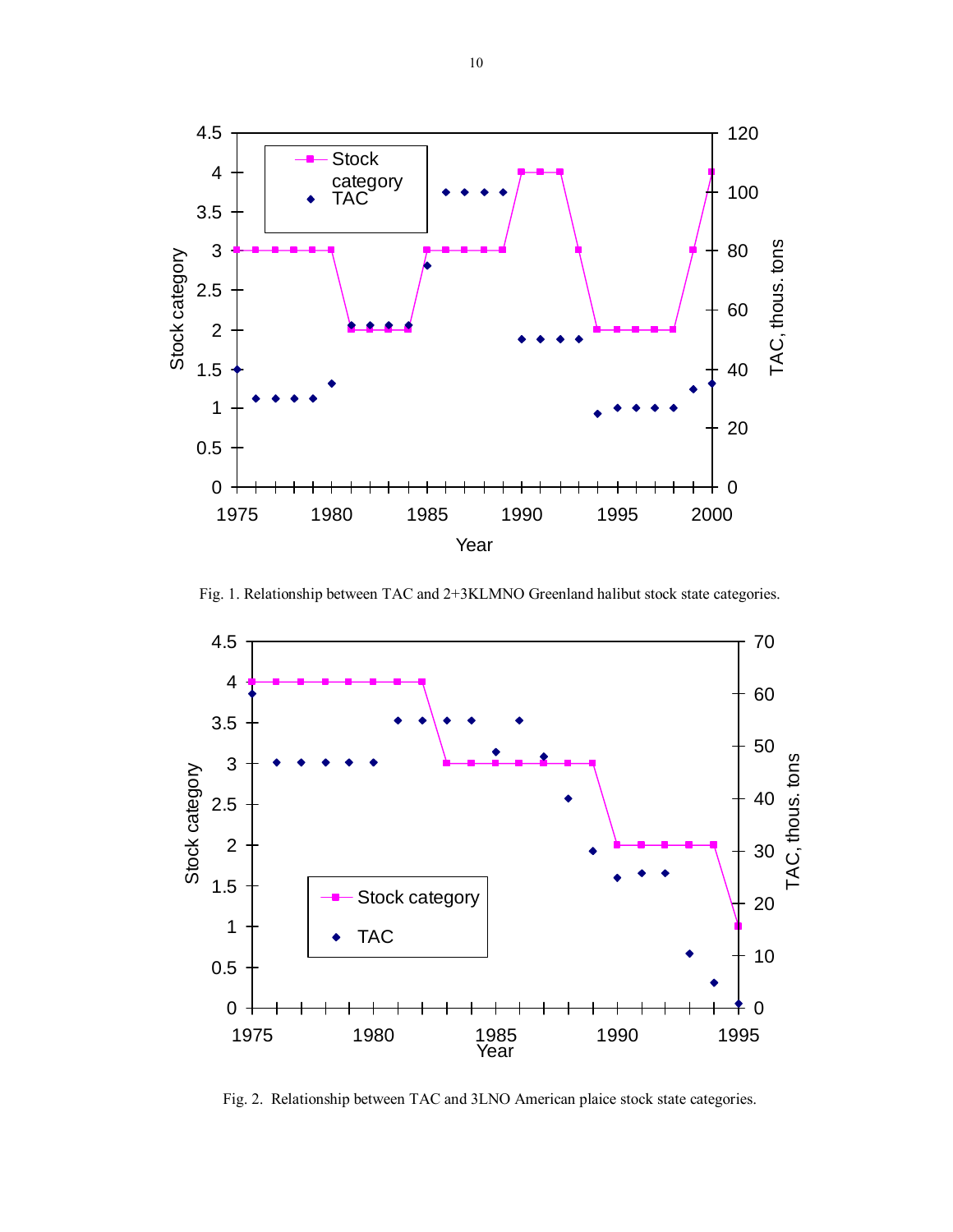

Fig. 3. Relationship between ТАС and 3LNO yellowtail flounder stock state categories.



Fig. 4. Relationship between ТАС and 3М beaked redfish stock state categories.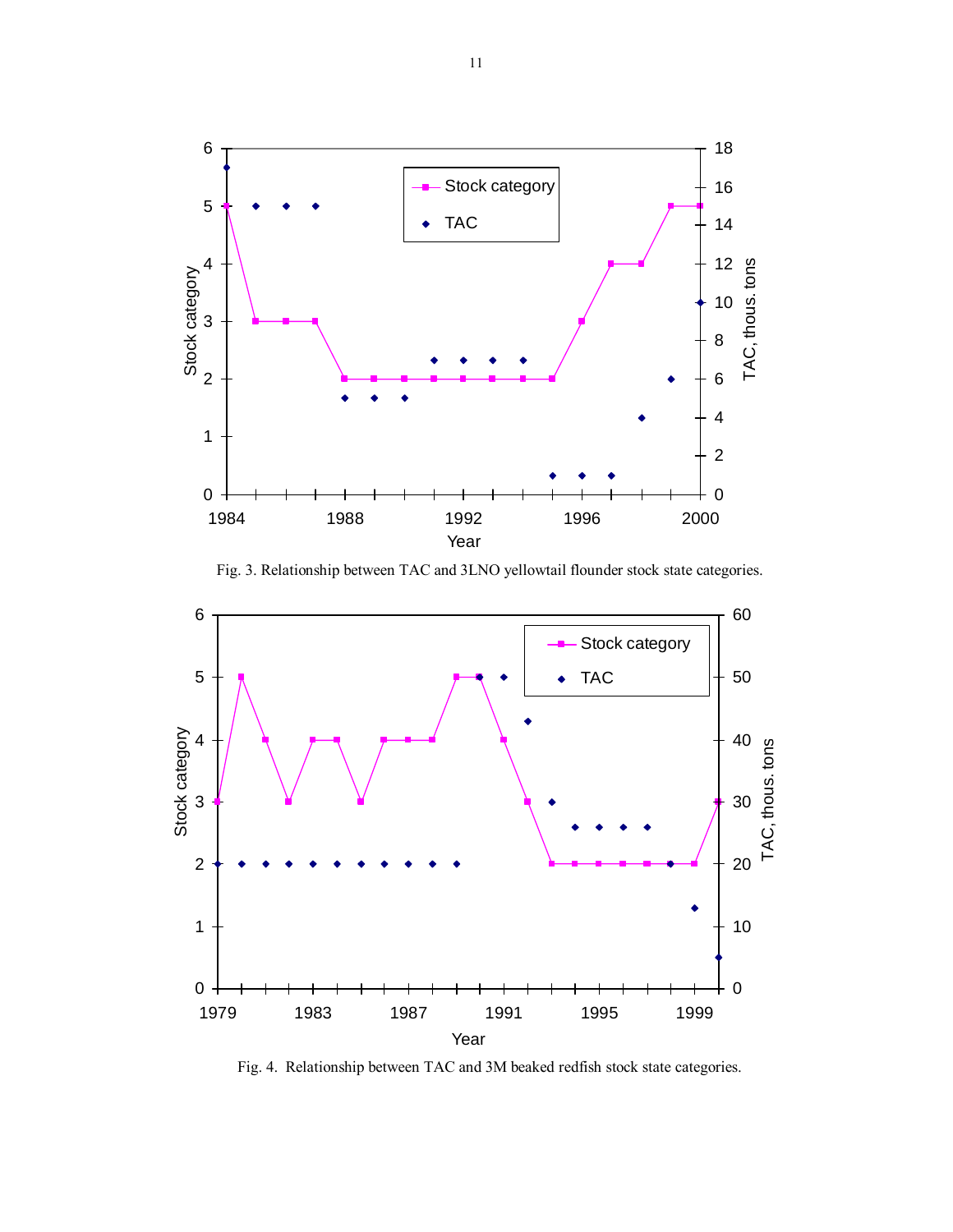

Fig. 5. Relationship between ТАС and 2J3KL cod stock state categories.



Fig. 6. Relationship between ТАС and 3М cod stock state categories.